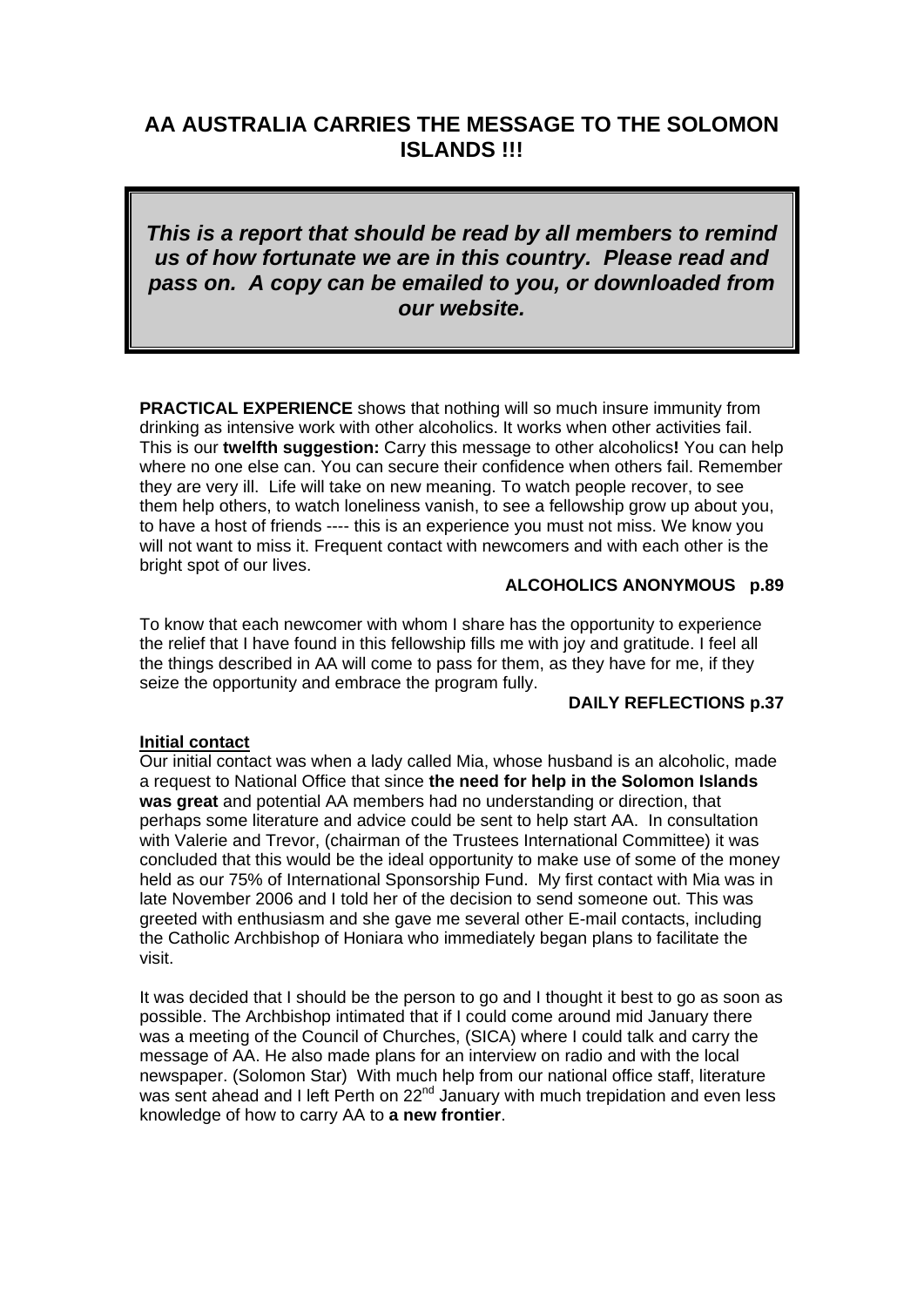## **Introduction to the Solomon Islands**

The Solomon Islands comprises 992 islands, of which 347 are inhabited. The population is estimated to be around 600,000 with 122,000 being on Maliata and around 70,000 on Guadalcanal, the capital of which is Honiara, where I was based. The Solomon Islands gained independence from Britain in 1978, but since that time has experienced periods of what are commonly known as "tensions", which amount to civil war. The latest being in April 2006 which resulted in rioting and burning of large parts of Honiara and the evacuation of Chinese, New Zealand and Australian citizens. A succession of governments from the date of independence has failed to stabilise and rebuild the country. The main industries are agriculture and fishing and 75% of its labour force are engaged in these.

As in most countries where the economy has suffered and unemployment is rife, alcohol has been something that the people have turned to. In particular, the young people have discovered alcohol. Young men, who at one point were defending their country, now find there is nothing for them and are producing a local alcoholic drink called "Quaso" and making home brew from a variety of products.

On my arrival in Honiara, Archbishop Adrian Smith, who was at great pains to make AA and myself welcome, met me. He had gone to great lengths to arrange for me to speak to local groups of people and was also adamant that AA should not be seen as affiliated with the Catholic Church, as to do so would exclude many since Catholicism only accounts for 19% of the population, 34%being Anglican and 33% belonging to the Church of Melanesia. I found that churches are an integral part of Solomon Island life and many social occasions are fostered through the various churches. In fact, it was a great surprise to me to see churches of all persuasions bursting at the seams with people. It had been decided that I would stay on church premises rather than in a fancy hotel, since I felt that, when trying to attract drunks to AA it was better to be at the "grass roots"

On my first day I spoke to four different groups of Solomon Islanders, including a group of leaders who were in counselling for trauma caused by the ethnic tensions and a group of priests at a seminary. At this point I would acknowledge the depth contained in our National Office Website, the contents of which were the basis of my talks to outside groups. These talks on AA were met with great enthusiasm and lots of questions were asked. The literature I had carried with me was snapped up and was promised to be passed on to other islands.

In the following days I continued to carry the message by having a full-page article in the Solomon Star and an interview with the Solomon Island Broadcasting Agency, which was broadcast after the 6pm, 7pm and 9pm news for a period of three days. Radio is the most effective form of advertising in Honiara as, although they have a local TV station, not many people have TV and in fact, I did not see a television set for the entire time I was there!!

The first AA meeting was held at Holy Cross Church on the Thursday night at 7.30pm. Our literature which had been sent from the National Office three weeks before, arrived just two hours before the meeting started which was a real blessing since all the literature I had carried with me was by this time gone. There were 24 people at the first meeting, although I would suggest that not all of them were potential AA members. I had made it plain that it would be an open meeting and anyone could come along. So we had a mixture of potential AA, Alanon members, mothers and wives and some educators.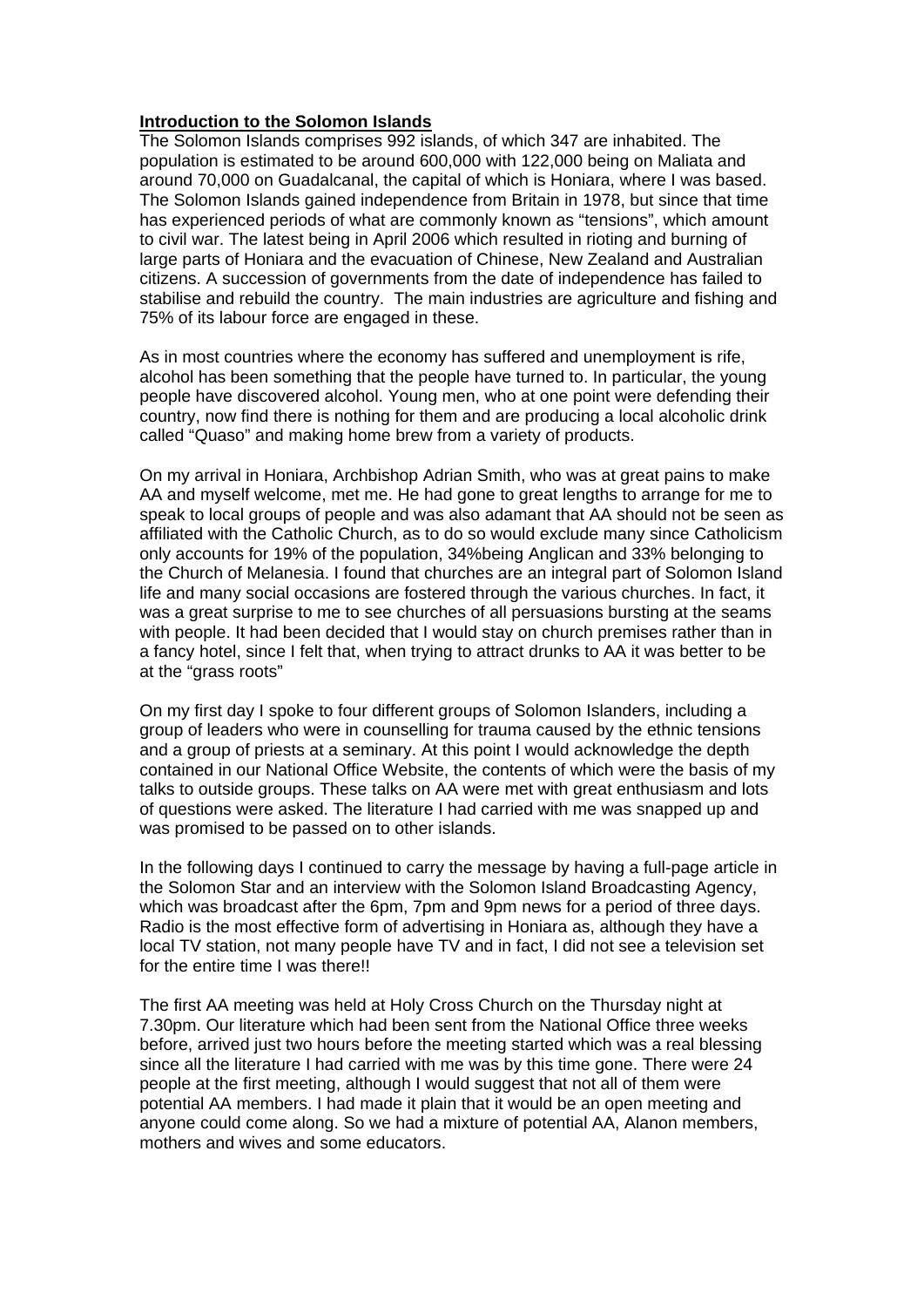Unusually, I did not find too much trouble with my accent. I tried to speak slowly and clearly and also did not attempt to swamp them with information. So I would run it as an AA meeting, with the preamble, fifth chapter etc: but stop frequently to ask if there were any questions. I found that I had to adapt as I went along. For instance: At a normal AA meeting, there would be a range of lengths of sobriety and when asked to share, many would be willing. But in this case, **there were 24 people who had never been to an AA meeting** and were reluctant to share. I found it best to have a short meeting (one hour) and then try to talk to people on an individual basis for about another hour.

Over the following couple of days, I spoke to several other groups, including The Solomon Island Churches Association (SICA), which comprises representatives from all churches in the islands. I passed on The Preamble and 12 Steps and 12 Traditions for possible translation into "Solomon Pidgin" which is basically spoken by everyone, although there are seventy languages spoken, of which English is the official one. No steps will be taken to put this translation (when it comes) into circulation without full consultation with National Office.

Our next meeting was held in Tanagi, which is a village outside Honiara. This time there were 35 people present. Advance publicity had helped. On the previous Sunday I had attended the church in Tanagi and had been allowed to announce the meeting to a packed house. This was also a celebration of "Pioneers" which is an organization run by the church where people "pledge" not to drink for periods of time. Whilst not wanting to associate AA with this organization, in consultation with the church leaders, I recognised that some of its members needed other help such as AA. The celebration was one of the most moving events I have attended and was followed by lunch and entertainment in the form of warrior dances and singing. I was also able to carry the message to Mr Romano Tikotikoca, a Fijian, who was leaving the following day to take up the post of Commissioner of Police in Fiji.

The meeting itself was, to my mind, a great success, in that I had even more people sharing and asking questions and I continued to adapt to the unique situation by talking to members on an individual basis. I would also think that **the majority were there with the requirement for AA membership "A desire to stop drinking".** 

 I was then invited to conduct a meeting in Mateneko, which is in the jungle and is a village without electricity or running water. I was accompanied by the parish priest (Appollinara) and after **a bus ride followed by a walk of about three miles**, we then **crossed a river in a boat that had seen better days and leaked profusely**. On arrival to a little church surrounded by palm trees and forest I was very surprised to be greeted by men, women and children some of whom had come long distances to hear AA's message. **This was one of the most inspiring AA meetings I have ever been involved with** and I left not only with several addresses but with the certain knowledge that no matter what new ideas we have and how businessorientated we become **this is the essence of Alcoholics Anonymous**, one alcoholic sharing with another anywhere, at any time, in an attempt to stay sober.

Our final meeting, which I attended, was back at Holy Cross in Honiara where, although there was a lesser amount of people (twelve) I felt we were now down to potential AA members who would run a group. This was proven when after the meeting we had a group conscience meeting and three members agreed to run the meeting every Thursday. One also intimated that he would attempt to open a meeting in his village. I gave them my promise that **AA Australia would not desert them** and we would be available to answer questions and provide literature until they became self-supporting in every way.